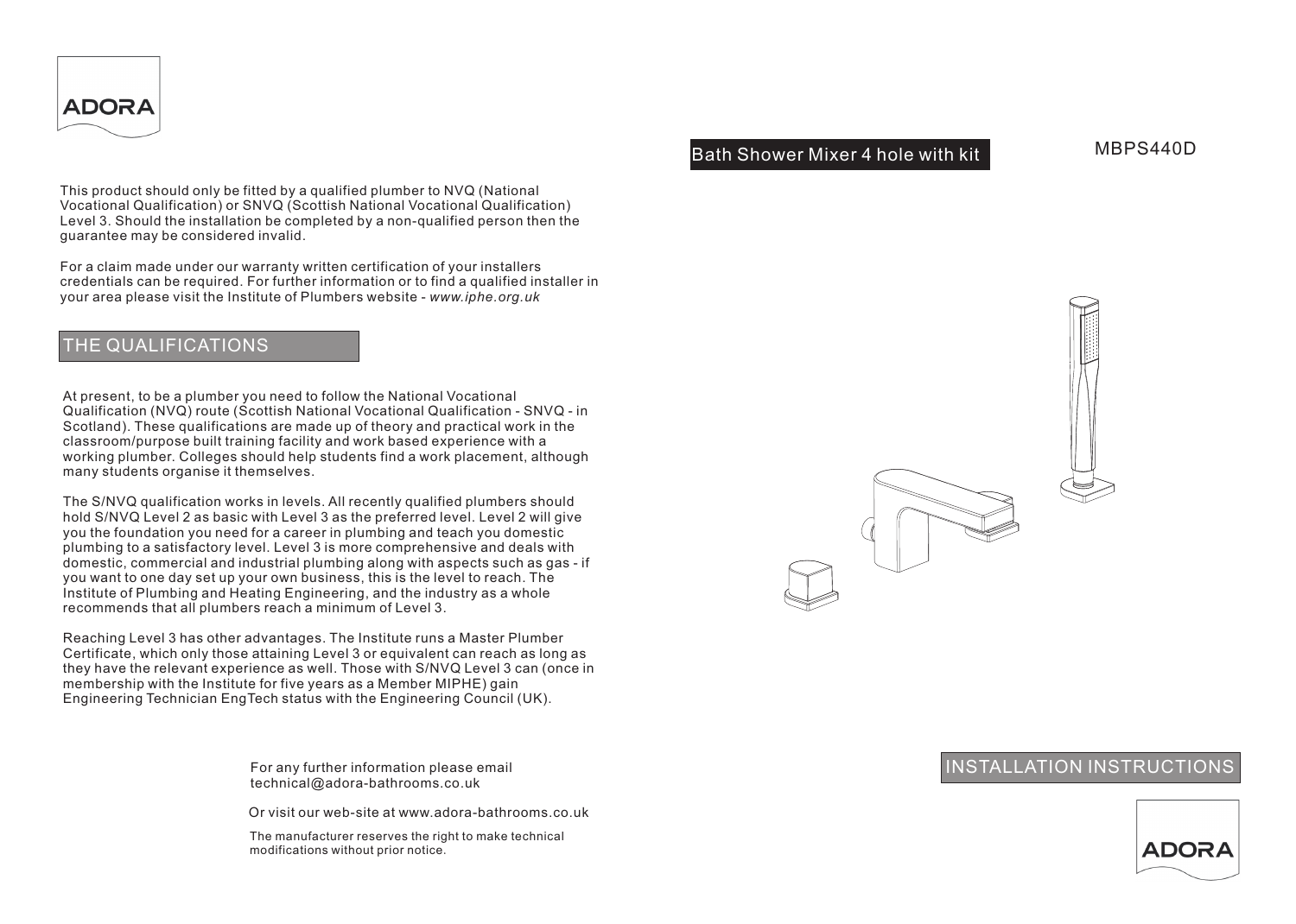## **INSTRUCTION**

**Please read these instructions carefully and keep in a safe place for further reference.**

#### **General Installation Requirement**

The installation must comply with regulations of the Local Water Authority as contained in their bylaws. All of the taps in this range are single flow (the hot and cold water mix in the body) and therefore should be supplied with hot and cold water at balanced pressures. If the taps are not supplied balanced pressures then the mixer will not function correctly. It will also be necessary to fit non-return valves on both the hot and cold feeds. It is very important that all pipework is flushed thoroughly after installation to avoid damaging the ceramic discs.

#### **Minimum/Maximum working pressure**

These taps are only suitable for high pressure installations. They are fitted with a quarter turn ceramic disc headwork which provides a smooth movement. The minimum work pressure is 2bar. The maximum work pressure is 5bar. If the mains pressure is over 5bar, a pressure reducing valve should be fitted.

#### **Approvals**

All taps are manufactured using materials tested and approved under the Water Bylaws Scheme and comply with requirements of European standard EN200 where applicable.

#### **Preparations and bylaw requirements**

These taps are single flow so the hot and cold water mix in the body. Water Bylaws require that where hot water is supplied from tank and cold from mains, non return valves are fitted on both hot and cold pipes as close as possible to the tap. These are not supplied. Where combination boilers are fitted, it is only necessary to shut off the incoming mains and turn the boiler off and non return valves are not required.

#### **Warning**

**Before installing the new mixer, it is essential that you thoroughly flush through the supply pipes in order to remove any remaining swarf, solder or other impurities. Failure to carry out this simple procedure could cause problems or damage to the working of the mixer.**

These hints are prepared in your guidance; you must exercise due care at all times. We do not accept responsibility for any problems that may occur through incorrect installation.

∞

ო တ

50

204







#### **NOTE: ALL DIMENSIONS IN MILLIMETRES**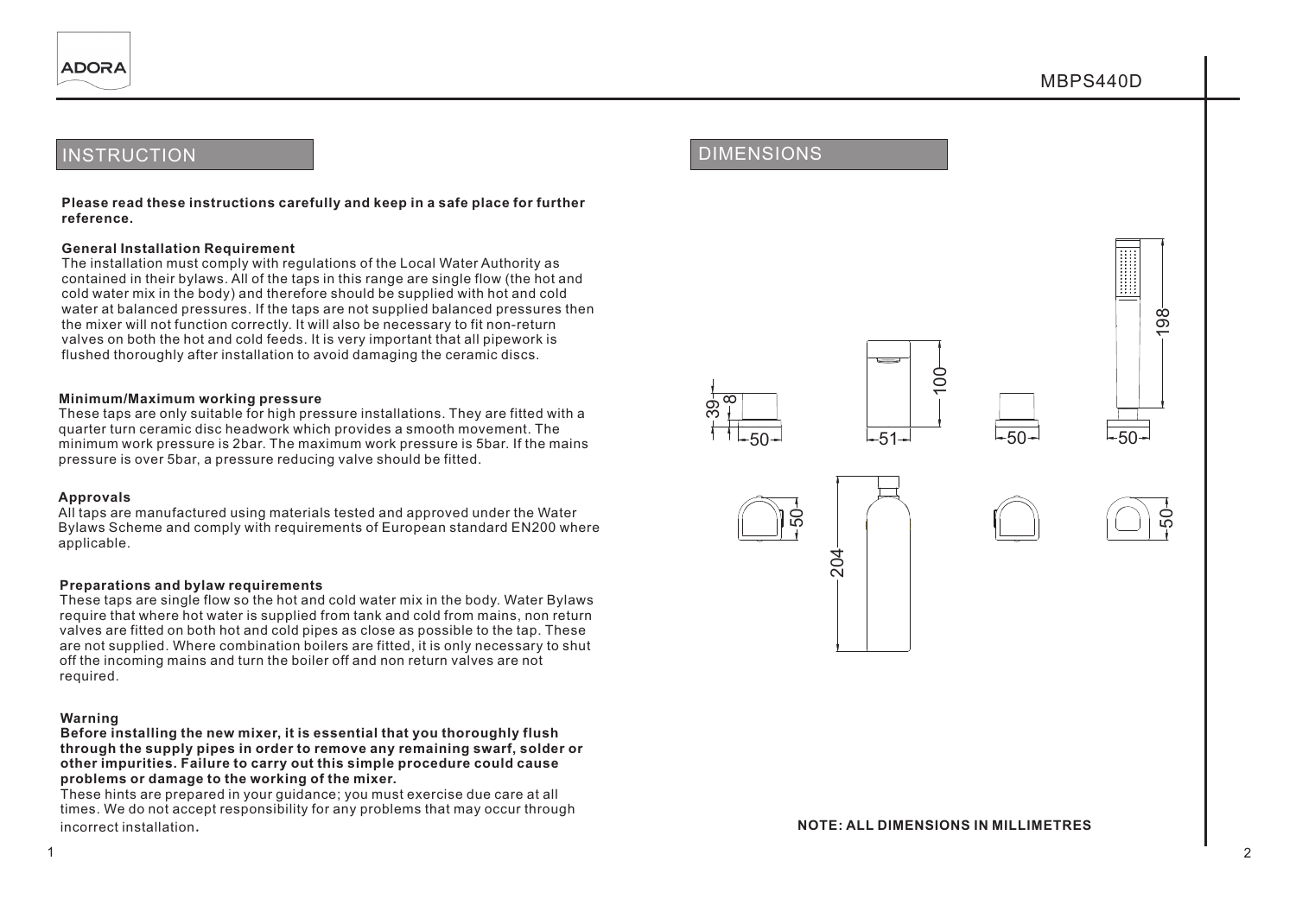# INSTALLATION **INSTALLATION**

| A | Spout assembly            | G | Tee connector | M | Shower holder |
|---|---------------------------|---|---------------|---|---------------|
| B | Hot control valve         | Н | Rubber washer | N | Shower hose   |
| С | Cold control valve        |   | Metal washer  | O | Rubber washer |
| D | C-shaped rubber<br>washer | J | <b>Nut</b>    | Р | Metal washer  |
| E | C-shaped metal<br>washer  | K | Connector     | Q | Nut           |
|   | <b>Nut</b>                |   | Clip          |   |               |



First shut off your water heating system, then with your mains stop cock closed, open the lowest cold and hot taps in the house and allow to run until the cold storage tank and pipes are empty (the hot storage cylinder always remains full).

Fitting isolating valve to inlet feeds is recommended for ease of maintenance.

### **INSTALLATION**

#### **Note: Remember to turn off mains water supply before connecting to any existing pipe work.**

The traditional layout is as illustrated on page 3, but may vary. Please note: -The hot and cold control valves will always be either side of spout and hot control valve will always be on the left.

-Shower holder assembly can be positioned either left or right. Once the layout is established, follow the steps below.

#### **-Install spout assembly**

Remove the tee connector (G), nut (F), C-shaped metal washer and rubber washer (E and D) from spout tails. Then place the spout assembly (A) through bath with tails through hole.

Slide the C-shaped rubber washer (D) followed by the metal washer (E) over the spout tails and then screw the nut (F) to hand tighten. Refit the tee connector (G).

### **-Install hot/cold control valve**

Remove the clip (L), connector (K), nut (J), metal washer (I) and rubber washer (H) from the hot control valve. Then place it on the bath inserting tail through hole.

Slide the rubber washer (H) followed by the metal washer (I) over its tail and then screw the nut (J) to hand tighten.

Slide the connector  $(K)$  over valve tail and then fit the clip  $(L)$  to tighten. Follow the same way to fit the cold control valve.

### **-Install shower holder assembly**

Remove the nut (Q), metal washer (P) and rubber washer (O) from the tail of shower holder (M). Place the shower holder on the bath with its tail and the shower hose (N) through hole.

Slide the rubber washer (O) on the tail of the shower holder followed by the metal washer (P) and then screw the nut (Q) to hand tighten.